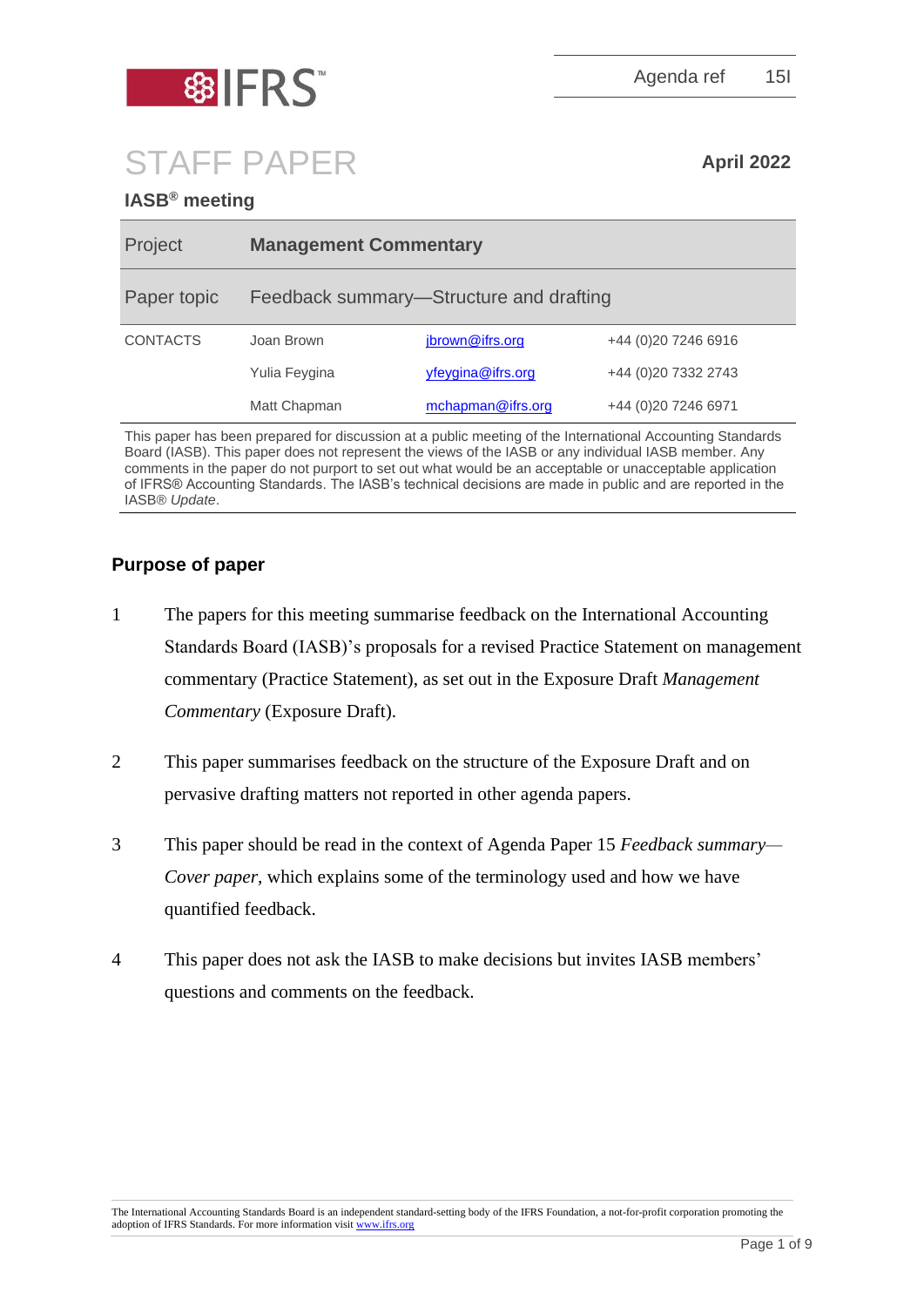# **Structure of paper**

- 5 This paper includes
	- (a) a recap of the Exposure Draft proposals (paragraphs [6](#page-1-0)[–7\)](#page-1-1);
	- (b) an overview of the key messages in the feedback (paragraphs [8](#page-3-0)[–9\)](#page-3-1); and
	- (c) summaries of feedback on:
		- (i) the structure of the Exposure Draft (paragraphs  $10-16$ ); and
		- (ii) drafting matters (paragraphs [17](#page-6-0)[–21\)](#page-8-0).

# **Exposure Draft proposals**

- <span id="page-1-0"></span>6 The Exposure Draft proposed to divide the Practice Statement into three parts (A–C) and two appendices, as shown in the table below paragraph [7.](#page-1-1)
- <span id="page-1-1"></span>7 Chapters 5–10 in Part B each covered one of the six areas of content for management commentary. These chapters all had the same structure and included:
	- (a) headline, assessment and specific objectives for the applicable area of content; 1
	- (b) a requirement to focus on key matters affecting that area of content, and examples of possible key matters;
	- (c) a statement that material information is likely to include metrics that management uses to monitor and manage key matters, and examples of possible metrics; and
	- (d) a cross-reference to Chapter 15, which proposed examples of information that might be material for that area of content.

<sup>1</sup> As described further in Agenda Paper15E *[Feedback Summary—Disclosure objectives and areas of](https://www.ifrs.org/content/dam/ifrs/meetings/2022/march/iasb/ap15e-disclosure-objectives-and-areas-of-content.pdf)  [Content](https://www.ifrs.org/content/dam/ifrs/meetings/2022/march/iasb/ap15e-disclosure-objectives-and-areas-of-content.pdf)* for the IASB's March 2022 meeting.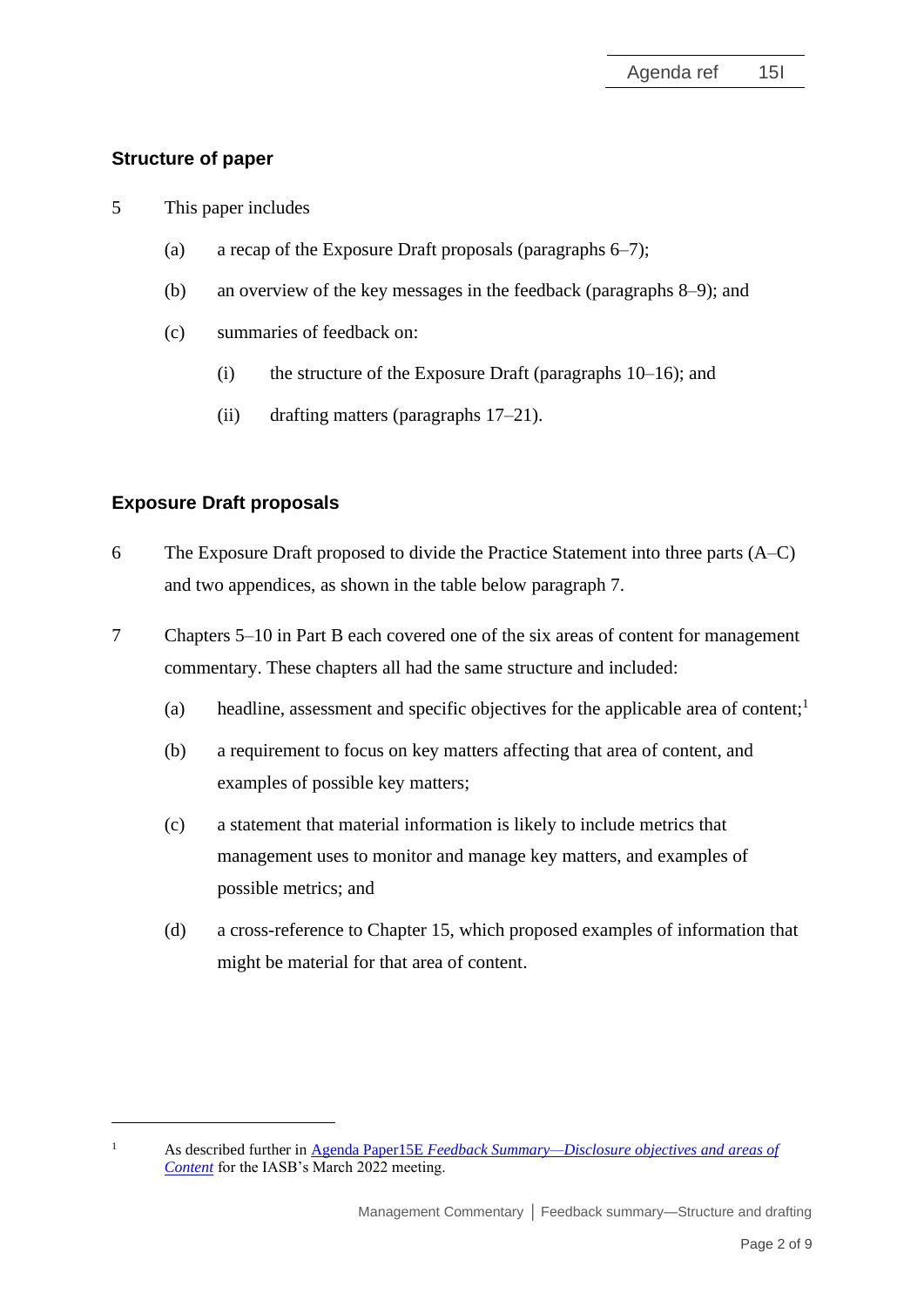|                | <b>Chapter Title</b>                                                                                                                                                                      |  |  |
|----------------|-------------------------------------------------------------------------------------------------------------------------------------------------------------------------------------------|--|--|
| $\mathbf{1}$   | Using this [draft] Practice Statement                                                                                                                                                     |  |  |
|                | <b>PART A-GENERAL REQUIREMENTS</b>                                                                                                                                                        |  |  |
| $\overline{2}$ | Identification, authorisation and statement of compliance                                                                                                                                 |  |  |
| 3              | Objective of management commentary<br>--including requirement to provide material information                                                                                             |  |  |
|                | <b>PART B-AREAS OF CONTENT</b>                                                                                                                                                            |  |  |
| $\overline{4}$ | Introduction to Part B                                                                                                                                                                    |  |  |
| $5 - 10$       | A chapter for each of the six areas of content:<br>Business model, Strategy, Resources and relationships, Risks,<br>External environment, Financial performance and financial<br>position |  |  |
| 11             | Overview of disclosure objectives                                                                                                                                                         |  |  |
|                | PART C-SELECTION AND PRESENTATION OF INFORMATION                                                                                                                                          |  |  |
| 12             | Making materiality judgements                                                                                                                                                             |  |  |
| 13             | Completeness, balance, accuracy and other attributes                                                                                                                                      |  |  |
| 14             | <b>Metrics</b>                                                                                                                                                                            |  |  |
| 15             | Examples of information that might be material                                                                                                                                            |  |  |
|                | <b>APPENDICES</b>                                                                                                                                                                         |  |  |
| A              | Defined terms                                                                                                                                                                             |  |  |
| B              | Long-term prospects, intangible resources and relationships and<br><b>ESG matters</b>                                                                                                     |  |  |

# **Structure of Exposure Draft** *Management Commentary*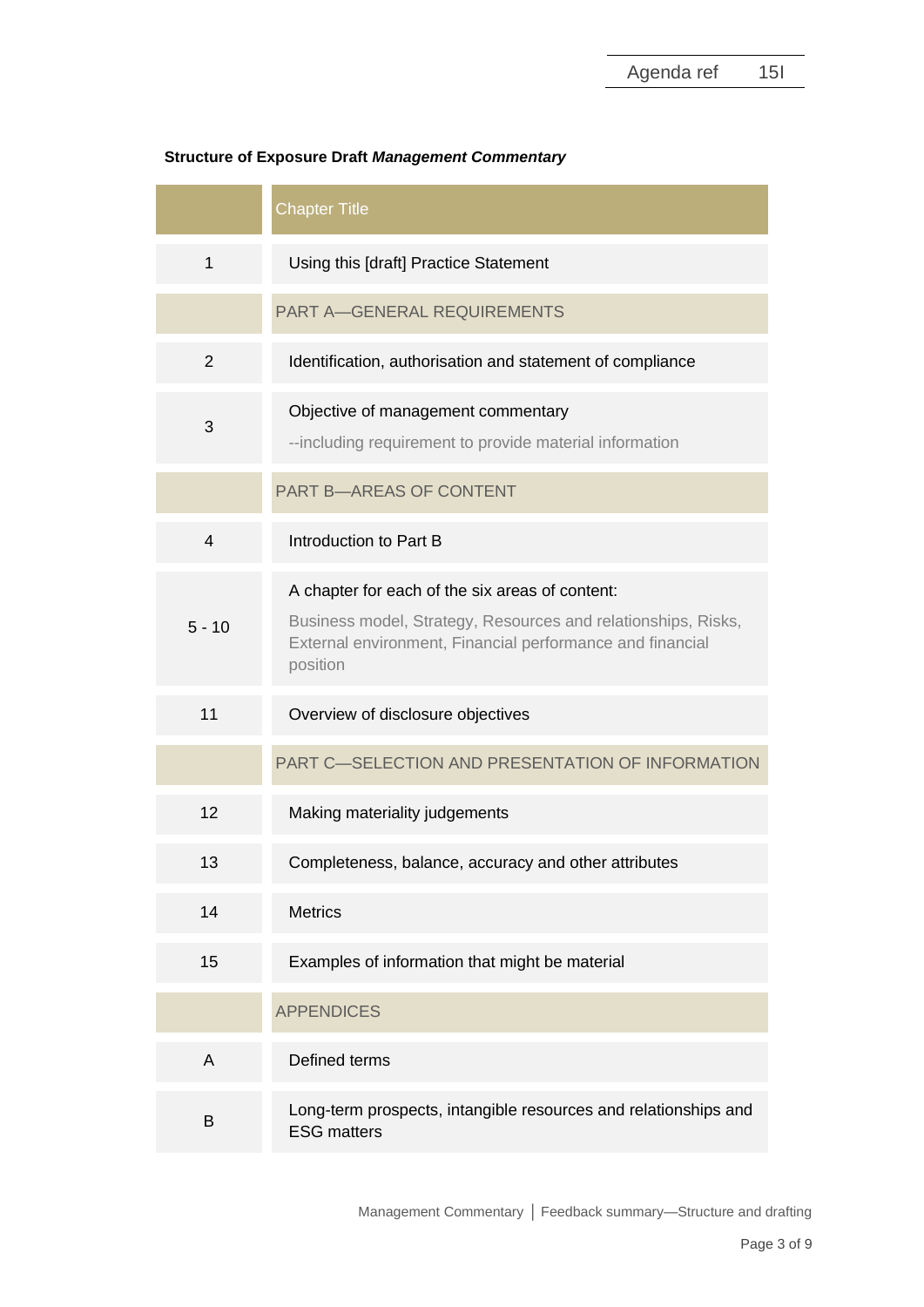### **Key messages in feedback**

- <span id="page-3-0"></span>8 Most respondents made no comment on the structure of the Exposure Draft. However, some respondents suggested changes to the structure:
	- (a) to help clarify the interaction between the requirement to focus on key matters and the requirement to provide material information;
	- (b) to give more prominence to the general reporting principles for management commentary within the proposed requirements—for example, the notion that management commentary provides management's perspective, and the requirements for information in management commentary to possess specified attributes; or
	- (c) to give more prominence to requirements and guidance on matters of particular interest to investors—matters that could affect the entity's long-term prospects, intangible resources and relationships and environmental, social and governance (ESG) matters.
- <span id="page-3-1"></span>9 Additionally, a few respondents suggested ways of making the proposed requirements and guidance clearer or more concise. Their suggestions included:
	- (a) expanding the glossary to include more of the terms defined or described in the Practice Statement;
	- (b) reducing repetition within the requirements and guidance covering the six areas of content (Part B); and
	- (c) moving more guidance to appendices.

## **Structure of Exposure Draft**

<span id="page-3-2"></span>10 Most respondents made no comment on the structure of the Exposure Draft and a few stated that they found the proposed requirements clear and logical. However, some respondents suggested changes to the structure.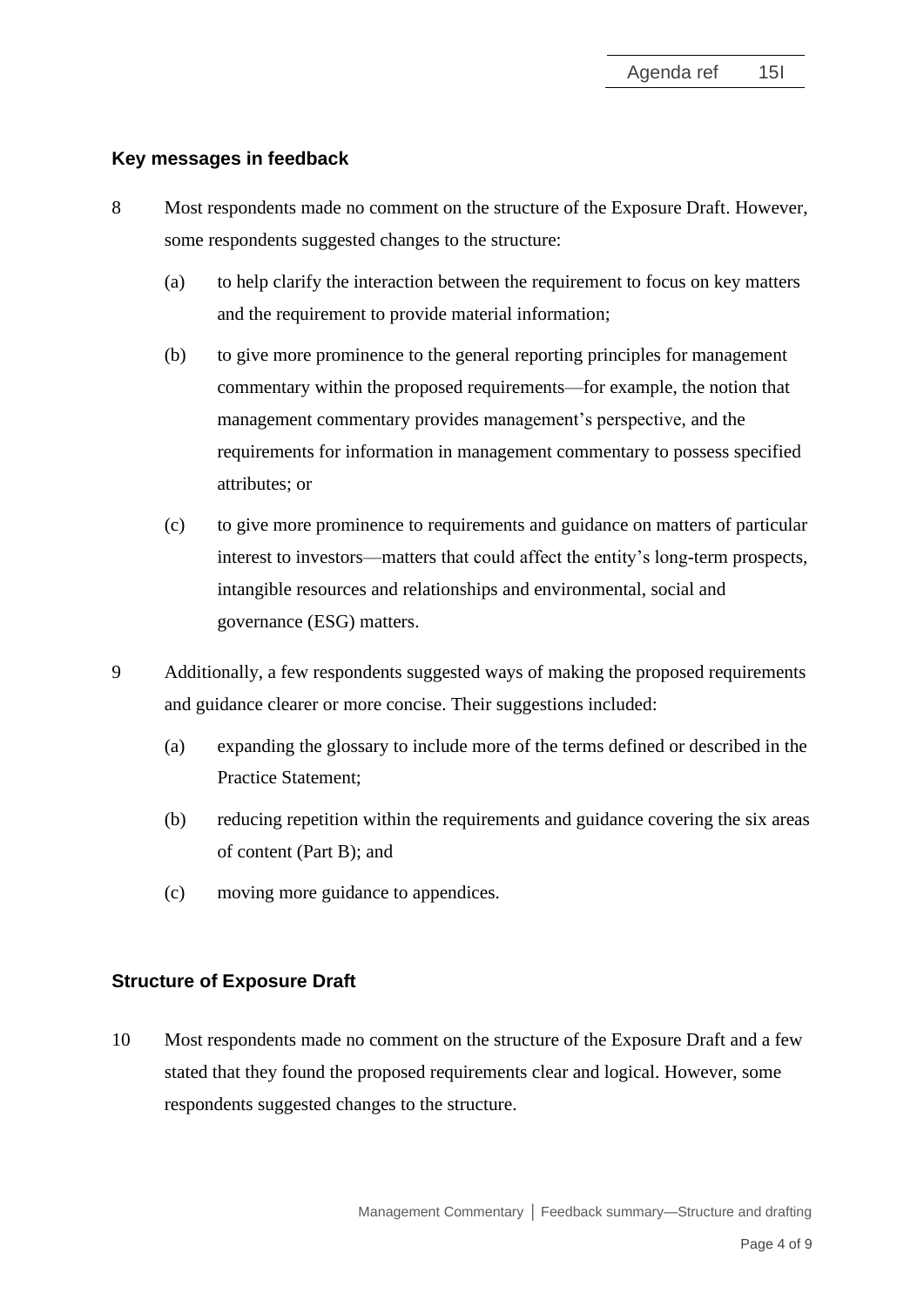## *Requirements and guidance on key matters and material information*

- 11 Some respondents suggested:
	- (a) locating the requirement to focus on key matters together with the requirement to provide material information (instead of splitting those requirements between Chapter 3 and Chapter 4); or
	- (b) locating all the guidance on identifying key matters and material information together (instead of dispersing the guidance through Chapter 3, Chapters 4–10 and Chapter 12).
- 12 As reported further in paragraph 17 of Agenda Paper 15F *[Feedback summary—Key](https://www.ifrs.org/content/dam/ifrs/meetings/2022/march/iasb/ap15f-key-matters-and-material-information.pdf)  [matters and material information](https://www.ifrs.org/content/dam/ifrs/meetings/2022/march/iasb/ap15f-key-matters-and-material-information.pdf)* for the IASB's March 2022 meeting, respondents suggested that relocating the requirements and guidance in this way could help the IASB to clarify the interaction between the requirement to focus on key matters and the requirement to provide material information.

### *Reporting principles for management commentary*

- 13 A standard-setter and a group of academics suggested that requirements and guidance relating to the attributes of management commentary (Chapter 13 in the Exposure Draft) should be located before, not after, the disclosure objectives and other requirements for the areas of content. These respondents suggested that, if the attributes are discussed after the requirements, there is a risk that the attributes will be missed or viewed as an afterthought.
- 14 The group of academics suggested that the Practice Statement should start with a section setting out general reporting principles for management commentary. That section should include the requirements and guidance relating to attributes, as well as other reporting principles—for example, management's perspective.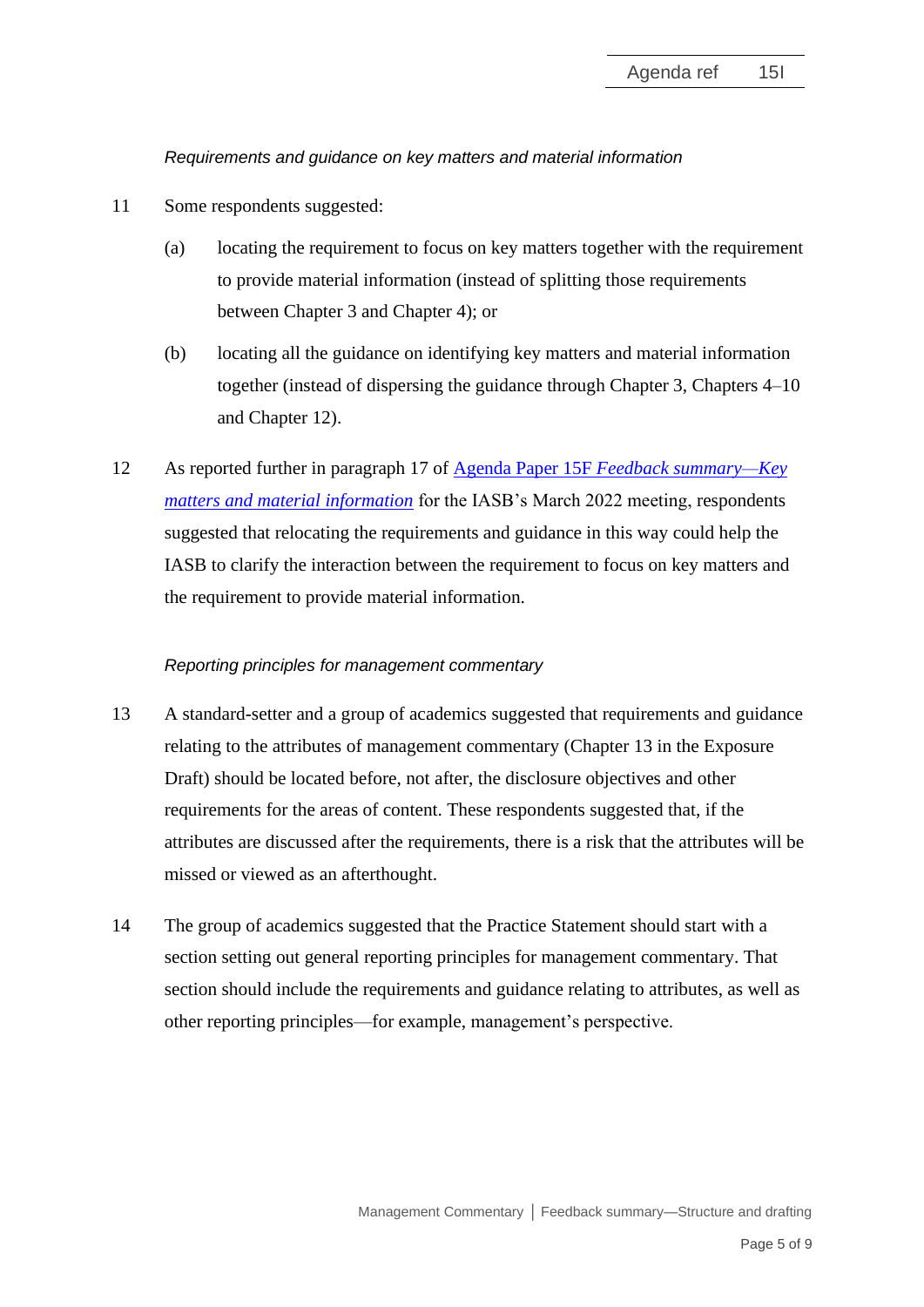## *Requirements and guidance on matters of particular interest to investors*

- 15 A few respondents expressed a view that the Practice Statement should give greater prominence to requirements and guidance on matters that could affect the entity's long-term prospects, intangible resources and relationships and ESG matters. As reported in paragraph 27 of Agenda Paper 15B *Feedback summary—Long-term prospects, intangible resources and relationships and ESG matters*, suggestions included:
	- (a) adding cross-references from requirements and guidance in the body of the Practice Statement to examples in Appendix B;
	- (b) adding hyperlinks from Appendix B to related paragraphs in the body of the Practice Statement; and
	- (c) moving the examples from Appendix B into the body of the Practice Statement.

### *Other restructuring suggestions*

- <span id="page-5-0"></span>16 Other restructuring suggestions included:
	- (a) locating the guidance on making materiality judgements (Chapter 12) before the requirements for the areas of content, on the grounds that materiality guidance is pervasive.
	- (b) moving the examples of information that might be material for each area of content (Chapter 15):
		- (i) into an appendix; or
		- (ii) into Chapters 5–10, next to the disclosure objective to which each group of examples relates. A group of academics noted that locating examples next to their related disclosure objective would avoid the need to repeat the disclosure objectives, making the Practice Statement more concise. An accountancy body noted that the disclosure objectives are interlinked and suggested that locating examples with their related disclosure objective would better illustrate the inter-connectedness of information meeting the objectives.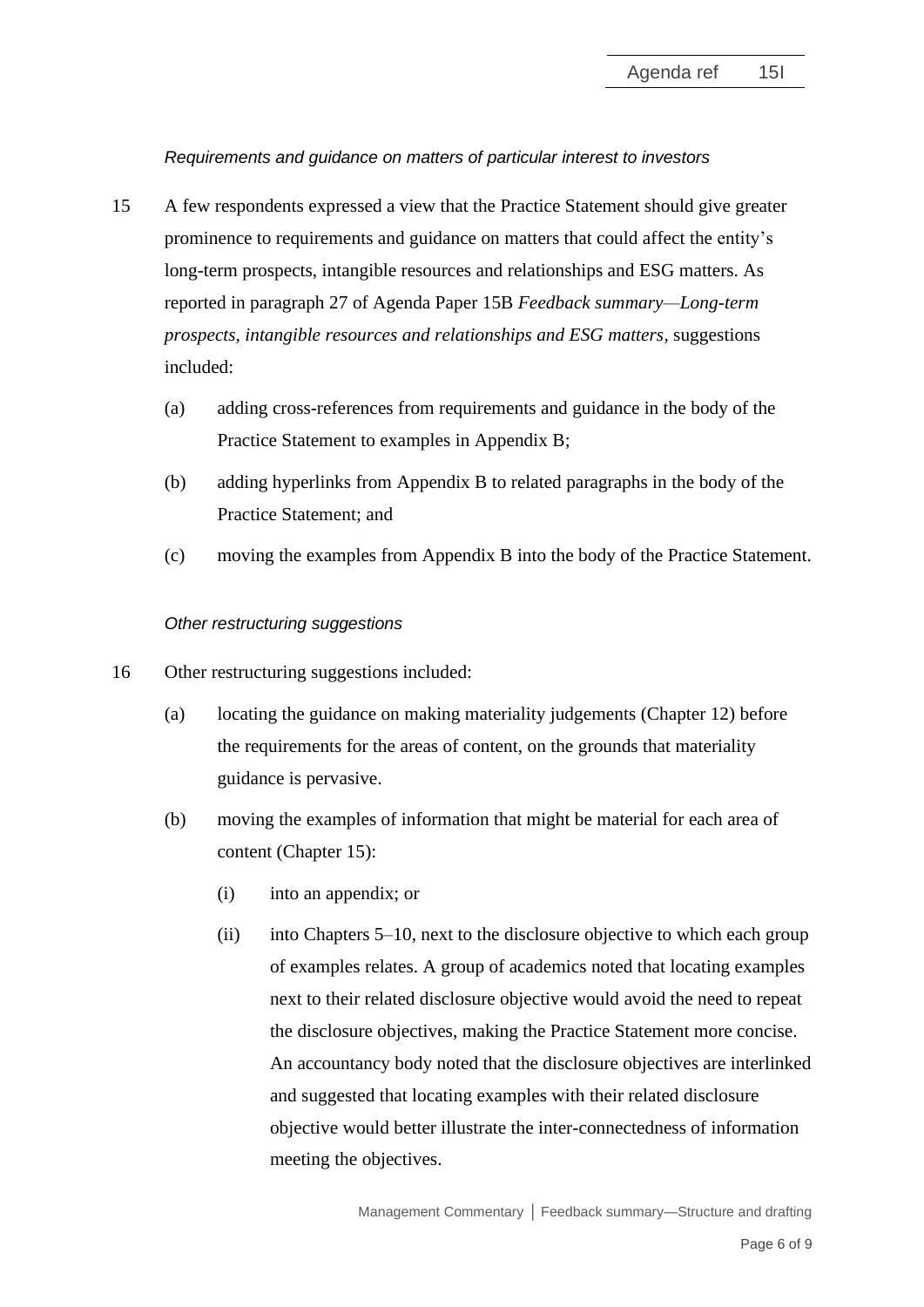(c) including only requirements within the body of the Practice Statement and moving all notes, links and illustrations to appendices. A standard-setter made this suggestion because its stakeholders had expressed a view that the level of detail in the Exposure Draft was overwhelming.

## **Drafting matters**

- <span id="page-6-0"></span>17 A few respondents suggested that Part B of the Practice Statement is unnecessarily repetitive and could be made more concise by omitting some of the repetition in Chapters 5–10. Suggestions included:
	- (a) omitting from Chapters 5–10 the repeated requirements and guidance on key matters and metrics. A standard-setter argued that:
		- (i) requirements to focus on key matters and provide material information are overarching concepts and do not need to be repeated for each area of content.
		- (ii) discussing metrics for each area of content separately could result in management identifying metrics for each area in isolation without forming an overall view of which metrics are key to the business—to avoid that, all guidance on metrics should be located in one chapter.
	- (b) omitting Chapter 11, which repeats all the disclosure objectives contained in Chapters 5-10. A standard-setter suggested that the overview provided by Chapter 11 could instead be included in a snapshot.
	- (c) omitting from the end of Chapters 5–10 the statement that Chapter 15 provides examples of information that might be material for that area of content.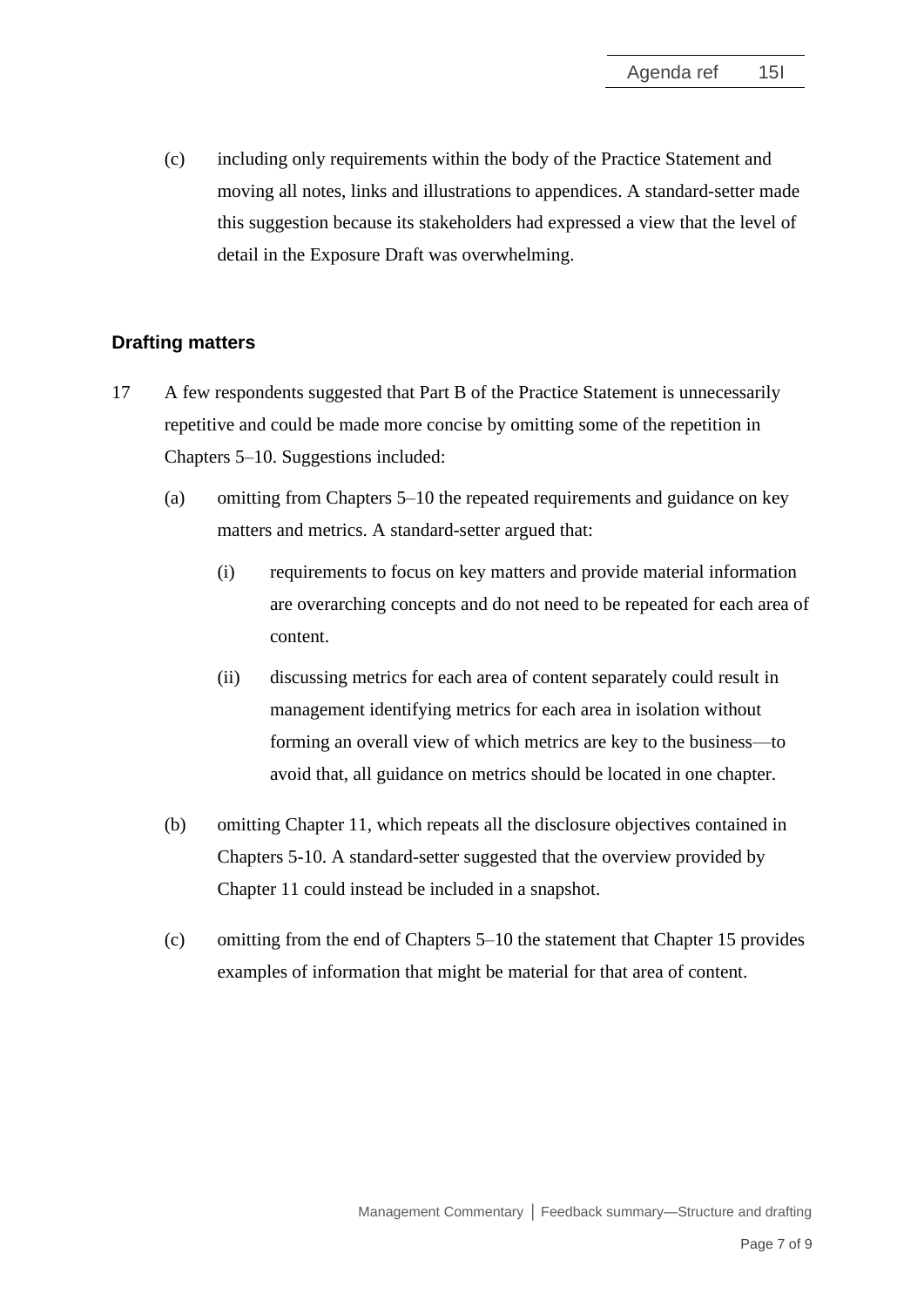- 18 As reported in paragraph 43 of Agenda Paper 15F *Feedback summary—Identification, authorisation and statement of compliance*, a few respondents suggested ways to help entities identify the requirements they must comply with to state compliance with the Practice Statement. One suggestion was to clearly distinguish between requirements and guidance. A group of academics suggested using bold font for requirements (as is done in IFRS Accounting Standards).
- 19 A few respondents commented on diagrams in the Practice Statement:
	- (a) an accountancy body suggested adding diagrams to show the process that preparers of management commentary should follow to apply the various interconnected features of the proposed requirements—the overall objective, three tiers of disclosure objectives, areas of content, key matters, and materiality. This accountancy body was among respondents expressing a view that the proposed requirements would be complex to understand and apply, and suggesting that guidance explaining the processes to follow would help preparers navigate the requirements.<sup>2</sup>
	- (b) the Value Reporting Foundation suggested:
		- (i) adding a diagram to connect the concepts of content areas, key matters and material information. It suggested a layout in its comment letter.
		- (ii) refining the diagrams in Chapter 4 of the Exposure Draft. These diagrams illustrated the relationships between the areas of content (Figure 1) and summarised the descriptions and characteristics of key matters (Figure 2). The Value Reporting Foundation's comment letter showed and explained the suggested refinements.<sup>3</sup>
- 20 A few respondents suggested expanding the glossary of defined terms (Appendix A) to include more of the terms defined or described in, and used frequently throughout,

<sup>2</sup> As reported in Agenda Paper 15D *[Feedback summary—Objectives-based approach](https://www.ifrs.org/content/dam/ifrs/meetings/2022/march/iasb/ap15d-objectives-based-approach.pdf)* for the IASB's March 2022 meeting

<sup>&</sup>lt;sup>3</sup> CL5 [Value Reporting Foundation](http://eifrs.ifrs.org/eifrs/comment_letters/591/591_29162_JonathanLabreyValueReportingFoundation_0_CL5ValueReportingFoundation.pdf)